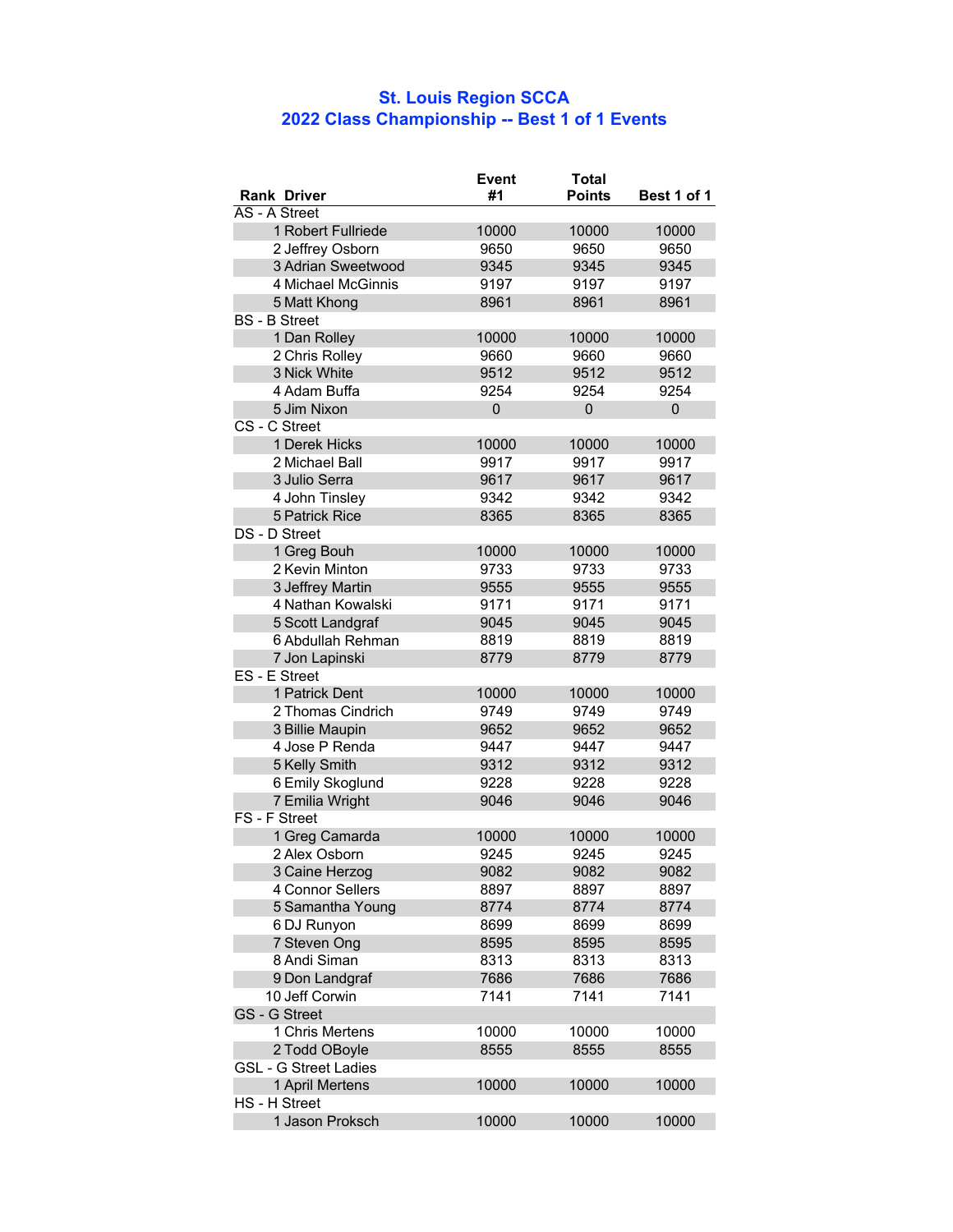| 2 Tyler Lee                                       | 9681  | 9681  | 9681        |
|---------------------------------------------------|-------|-------|-------------|
| 3 Zyggi Kurzymski                                 | 9178  | 9178  | 9178        |
| 4 Everett Bochat                                  | 8796  | 8796  | 8796        |
| 5 Colton Frame                                    | 8746  | 8746  | 8746        |
| 6 Bogdan Niciu                                    | 8412  | 8412  | 8412        |
| 7 Ciprian Patrascu                                | 8255  | 8255  | 8255        |
| 8 Jack Harms                                      | 8017  | 8017  | 8017        |
| 9 Adam Withrow                                    | 7791  | 7791  | 7791        |
| 10 Calvin Searing                                 | 6874  | 6874  | 6874        |
| <b>HSL - H Street Ladies</b>                      |       |       |             |
| 1 Makenna Martin                                  | 10000 | 10000 | 10000       |
| SSC - Solo Spec Coupe                             |       |       |             |
| 1 David Zemon                                     | 10000 | 10000 | 10000       |
| 2 Carla Russo                                     | 9907  | 9907  | 9907        |
|                                                   |       |       |             |
| STH - Street Touring Hatchback                    |       |       |             |
| 1 Will Fox                                        | 10000 | 10000 | 10000       |
| 2 David Piel                                      | 9986  | 9986  | 9986        |
| 3 Carter Piel                                     | 9762  | 9762  | 9762        |
| 4 Rich Dao                                        | 9696  | 9696  | 9696        |
| 5 Eric Buffa                                      | 9664  | 9664  | 9664        |
| 6 Shawn Struckhoff                                | 9649  | 9649  | 9649        |
| 7 Sean James                                      | 9549  | 9549  | 9549        |
| 8 Christian Lowes                                 | 9123  | 9123  | 9123        |
| 9 Samuel Buffa                                    | 9088  | 9088  | 9088        |
| 10 Howard McArthur                                | 8802  | 8802  | 8802        |
| 11 Kyle Gyawali                                   | 0     | 0     | $\mathbf 0$ |
| STS - Street Touring Sport                        |       |       |             |
| 1 Brice Wyatt                                     | 10000 | 10000 | 10000       |
| 2 Brian Issleib                                   | 9306  | 9306  | 9306        |
| STX - Street Touring Xtreme                       |       |       |             |
|                                                   |       |       |             |
| 1 Jacob Francka                                   | 10000 | 10000 | 10000       |
|                                                   |       |       |             |
| STR - Street Touring Roadster<br>1 Steven Burkett |       |       |             |
|                                                   | 10000 | 10000 | 10000       |
| 2 John McDonnell                                  | 9779  | 9779  | 9779        |
| 3 Brian Taylor                                    | 9457  | 9457  | 9457        |
| 4 Adam Taylor                                     | 9134  | 9134  | 9134        |
| 5 Jeffrey Hutchison                               | 8962  | 8962  | 8962        |
| 6 Quinton Doerr                                   | 8943  | 8943  | 8943        |
| 7 Alexander DeWan                                 | 8819  | 8819  | 8819        |
| 8 Connie MT                                       | 8768  | 8768  | 8768        |
| 9 Richard Lober                                   | 8536  | 8536  | 8536        |
| 10 David Craig                                    | 8258  | 8258  | 8258        |
| 11 William Cameron                                | 8167  | 8167  | 8167        |
| 12 Erica Wells                                    | 8102  | 8102  | 8102        |
| 13 Juan Johnson                                   | 7996  | 7996  | 7996        |
| 14 Brett Schrum                                   | 0     | 0     | 0           |
| STU - Street Touring Ultra                        |       |       |             |
| 1 Eric Whitman                                    | 10000 | 10000 | 10000       |
| 2 Jeremy Heard                                    | 9819  | 9819  | 9819        |
| 3 Jason Sisk                                      | 9596  | 9596  | 9596        |
| 4 Karl von Wolfseck                               | 8490  | 8490  | 8490        |
| CSP - C Street Prepared                           |       |       |             |
| 1 Rob Wort                                        | 10000 | 10000 | 10000       |
| 2 Kyle Wort                                       | 9872  | 9872  | 9872        |
| 3 Bradley Allen                                   | 9497  | 9497  | 9497        |
| 4 Patrick Burke                                   | 9346  | 9346  | 9346        |
| 5 John Jackson                                    | 9156  | 9156  | 9156        |
| FSP - F Street Prepared<br>1 Tim Oyer             |       | 10000 | 10000       |